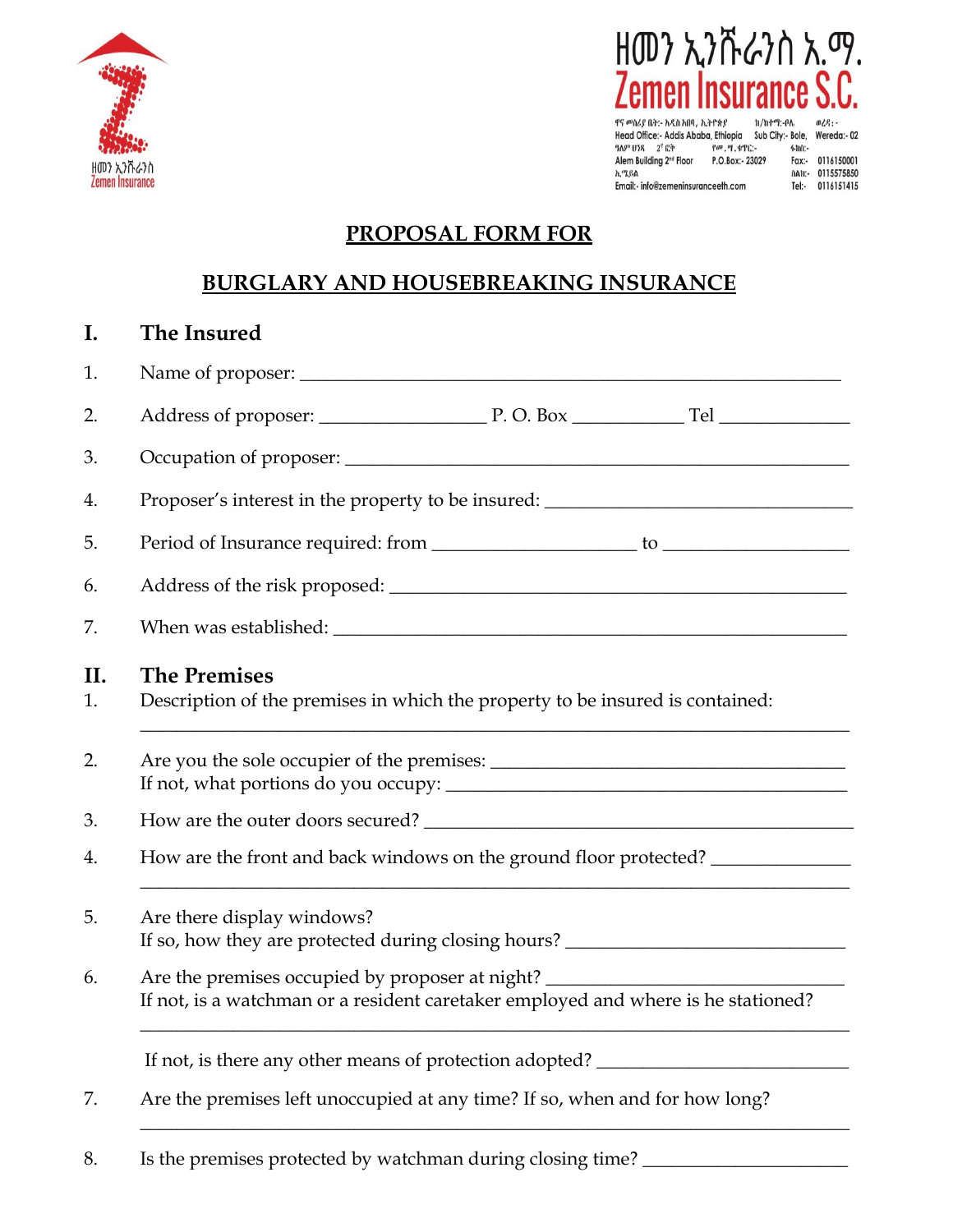## **III. Insurance and claim History**

- 1. Have the premises or buildings been entered at any time by thieves? If so, how was the access gained and what precautions have been adopted to prevent a recurrence?
- 2. Have you previously been insured against burglary?
- 3. State the amount of the property insured against fire contained in the above premises: \_\_\_\_\_\_\_\_\_\_\_\_\_\_\_\_\_\_\_\_\_\_\_\_\_\_\_\_\_\_\_\_\_\_\_\_\_\_\_\_\_\_\_\_\_\_\_\_\_\_\_\_\_\_\_\_\_\_\_\_\_
- 4. Has any insurer declined to accept or refused to renew any of your insurances, or increased your premiums or required special terms, or required additional precaution to be taken?
- 5. Do you hold any other insurance policy currently? State the type and name of insurer:

\_\_\_\_\_\_\_\_\_\_\_\_\_\_\_\_\_\_\_\_\_\_\_\_\_\_\_\_\_\_\_\_\_\_\_\_\_\_\_\_\_\_\_\_\_\_\_\_\_\_\_\_\_\_\_\_\_\_\_\_\_\_\_\_\_\_\_\_\_\_

6. Do you keep a complete record of stock received and sold? If not, how would be the exact amount of loss be ascertained?

If so, are there regularly entered up? \_\_\_\_\_\_\_\_\_\_\_\_\_\_\_\_\_\_\_\_\_\_\_\_\_\_\_\_\_\_\_\_\_\_\_\_\_

7. Are all valuables secured in thief resisting safes?

If so, state

- i) Name of maker of state and date of manufacture
- ii) Whether marked thief resistant or fire resistant only
- iii) Where located
- iv) Length, breadth, height and weight of safe

8. State the maximum value of single article\_\_\_\_\_\_\_\_\_\_\_\_\_\_\_\_\_\_\_\_\_\_\_\_\_\_\_\_\_\_\_\_\_

9. Do you require to insure stocks in full value or first loss basis?

If, in first loss basis specify the percentage \_\_\_\_\_\_\_\_\_\_\_\_\_\_\_\_\_\_\_\_\_\_\_\_\_\_\_\_\_\_\_\_\_